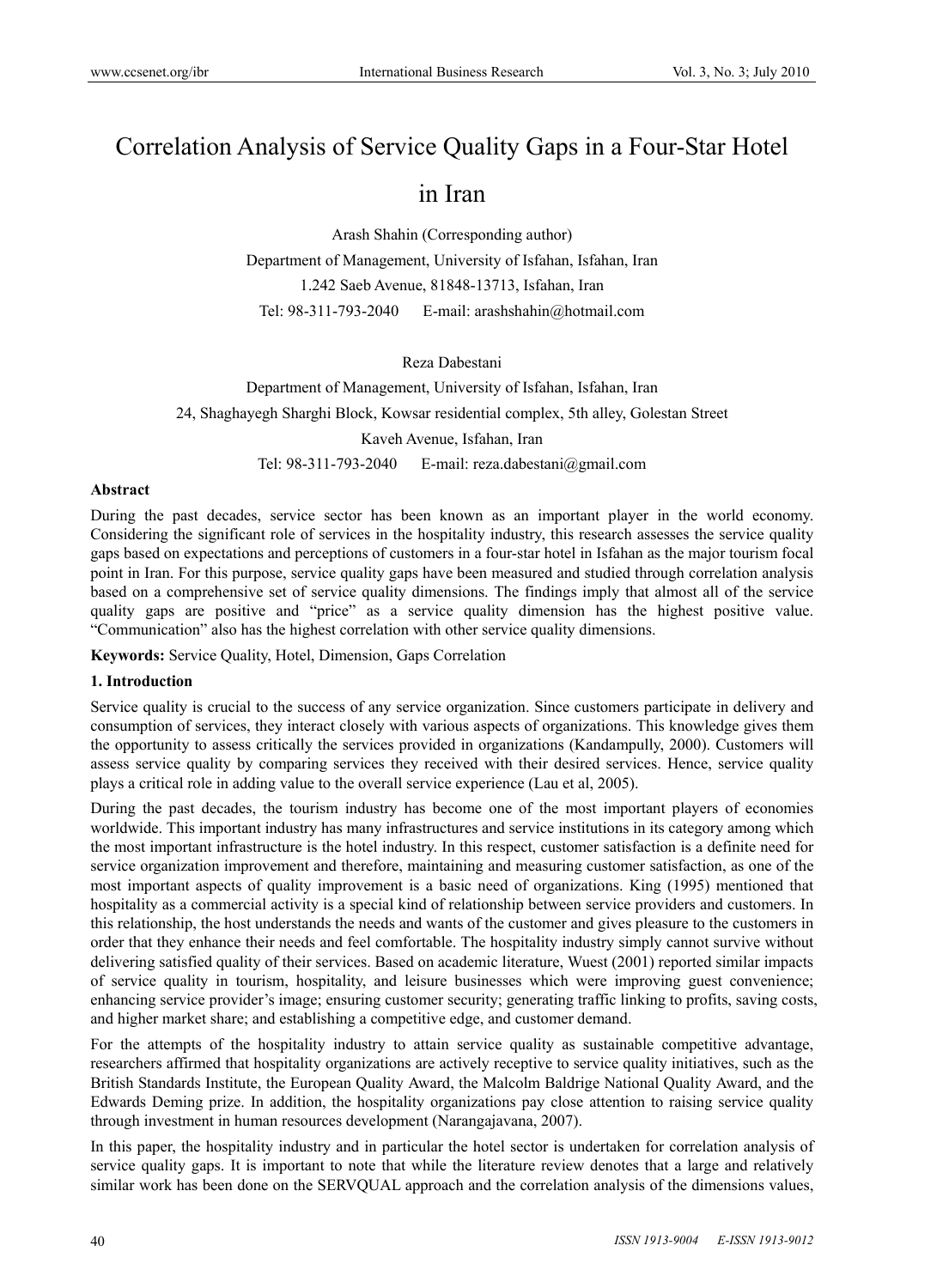there seems a lack of work on the correlation analysis of service quality gaps. Therefore in the following, the literature is reviewed on the subject of service quality, its dimensions and gaps. Then, the new methodology is described and a four-star hotel in Isfahan as the major zone of tourism in Iran is undertaken as a sample for analysis. A comprehensive set of service quality dimensions (SQDs) which encompasses all the aspect of delivered services is used for analysis. The correlation and gap analysis is used to find the interrelationships amongst SQDs and to prioritize the addressed dimensions. Finally, the results are analyzed, discussed and major conclusions are presented.

#### **2. Literature review**

A service is an activity or series of activities of more or less intangible nature that normally, but not necessarily, take place in interactions between customers and service employees and/or physical resources or goods and/or systems of the service provider, which are provided as solutions to customer problems (Fitzsimmons and Fitzsimmons, 2000). The subject of service quality is wide and varied. The theory has been greatly developed by many researchers. During the past decades, many scholars have recognized and investigated the subject of service quality. In numerous service quality resources, conceptualization, measurement, implementation, and management of service quality have been studied. The concept of service quality was established after there had been a growing interest in the quality of goods served. Garvin (1988) was among first scholars who examined the quality concepts to cover both goods and services. He explained perceived quality as the subjective perception of quality through indirect measures of quality comparison. Christopher (1994) introduced perceived service quality as a result of comparing the real experience with the expectation of a customer before consuming the service. Based on the perceived service quality concept, Parasuraman et al. (1985) applied premises from other previous studies to form their model of service quality gaps. The ideas included a consumer had difficulty in evaluating service quality rather than goods quality, that a perception of service quality was developed from a comparison of consumer expectation with actual service performance; also quality evaluation involved the evaluation of both the process and outcome of service delivery. Therefore, service quality gap denotes the gap between customer's expectations (E) or what the service should provide and the customer's perception (P) of what the service actually provides (Shahin, 2006):

 $G = E - P$ 

In the conceptual model of Parasuraman et al. (1985), 10 quality dimensions were introduced which included reliability, responsiveness, competence, access, courtesy, communication, creditability, security, understanding/knowing the customer, and tangibles. Parasuraman et al. (1988) developed a multiple-item scale (SERVQUAL) for measuring service quality and simplified the 10 dimensions of service quality to five dimensions as tangible, reliability, responsiveness, assurance and empathy. In this paper, a comprehensive set of 12 SQDs is considered for the study as addressed in Table 1.

While Parasuraman et al. (1988) identified five gaps that can result in unsuccessful service delivery, the majority of literature has focused on the fifth gap, which is the difference between customer's expectation and perception of service quality. The studies are not limited to five gaps as Luk and Layton (2002) and Shahin et al. (2006) addressed more gaps.

The outcomes of studies on service quality addressed several contributions to dimensional structure of service quality in the hospitality industry. These studies have argued that in the hotel sector, some of quality dimensions are different from the five dimensions described by the original SERVQUAL researchers. Akan (1995) developed a questionnaire adapted from the SERVQUAL instrument and investigated the application of the SERVQUAL instrument in an international environment. Akan aimed to examine the dimensions of the SERVQUAL and measure the level of importance of the dimensions for the users of four and five star hotels in Turkey. He identified seven dimensions including courtesy and competence of the personnel, communication and transactions, tangibles, knowing and understanding the customer, accuracy and speed of service, solutions to problems, and accuracy of hotel reservations among which, courtesy and competence of hotel personnel were the most significant dimensions influencing the perception of quality.

Enz and Siguaw (2000) examined the best practices in service quality among the US hospitality industry. Only a small number of hotel operations focused specifically on service excellence, which they did extremely well for one or more service issues; creating a service culture; building an empowered service-delivery system; facilitating a customer listening orientation; and developing responsive service guarantees.

In the field of hospitality, the measurement of service quality was derived from the concept and studies of service quality experts. A number of studies applied or modified the SERVQUAL instrument to measure service quality in the hospitality industry. Several specific instruments were developed based on the SERVQUAL approach. Lee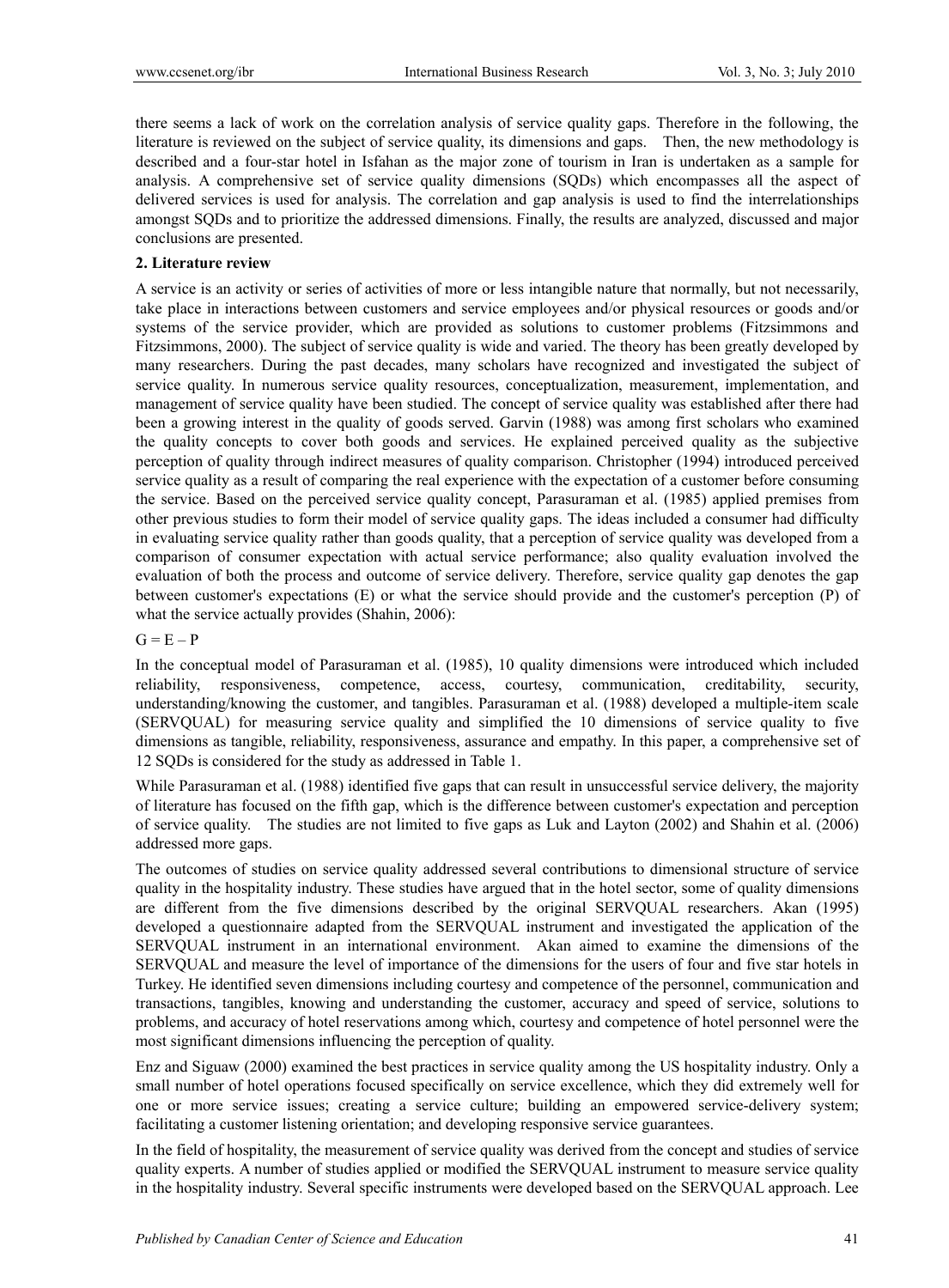and Hing (1995) supported the SERVQUAL application in measuring service quality because it was relatively simple and inexpensive; provided benefits to entrepreneurs for developing better tailored marketing; and was comparable in tracking the service quality of different firms in the same business sector.

The study of Saleh and Ryan (1992) attempted to apply the SERVQUAL approach within the hospitality industry. Initially, assuming the same five dimensions of the developers, the result of their study however showed a somewhat different construct from the original approach of the SERVQUAL. The factor analysis of the study combined tangibles, reliability, responsiveness, and assurance dimensions of the original approach into "conviviality", the first factor of Saleh and Ryan's study, which explained roughly 63% and the remaining four factors (tangibles, reassurance, avoid sarcasm, and empathy) accounted for another 16%. They justified that different constructs might occur when using a 5-point scale instead of a 7-point scale as in the original research, and the invalidity of questions concerning tangibles.

Mei et al. (1999) examined the dimensions of service quality in hotel industry in Australia. They used the SERVQUAL approach as a foundation and developed a new scale called HOLSERV scale as a new instrument to measure service quality in the hotel industry. They concluded that service quality could be represented by three dimensions in the hotel industry as employees, tangibles, and reliability. Fick and Ritchie (1991) examined the SERVQUAL approach and its management implications in four major sectors of travel and tourism industry, i.e. airline, hotel, restaurant, and ski area services. They found that the most important expectations concerning service are reliability and assurance for all of the four sectors.

As it was emphasized earlier and is clear from the literature review, while there a large and relatively similar published work exists on the SERVQUAL approach and the correlation analysis of the dimensions values, there seems a lack of work on the correlation analysis of service quality gaps.

#### **3. Research methodology**

Hotels play a vital role in improving tourism in Iran and contribute to remarkable economic growth in historical cities such as Isfahan. A survey is developed and conducted in a four star hotel in Isfahan as the major tourism focal point in Iran.

The data is collected using 30 questions, based on the second level of SQDs in Table 1, which are submitted to customers in order to measure their perceptions and expectations. Therefore, customers are asked to response to totally 60 questions. Customers are also asked to fill the questionnaire using a five point Likert scale (1 as very low, 2 as low, 3 as moderate, 4 as high and 5 as very high).

As it is addressed in Table 1, the questionnaire includes four questions related to reliability, three questions to responsiveness, three questions to security and confidentiality, two questions to access and approachability, two questions to communication, two questions to understanding the customer, three questions to credibility, three questions to tangibles, two questions to courtesy, two questions to price, two questions to competence and two questions to flexibility.

#### **4. Sample selection and data collection**

Aseman Hotel is selected for the survey. The Aseman hotel is located in the heart of the historical city of Isfahan. It's only 20 minutes away from the Isfahan International Airport and 5 minutes away from the Isfahan city center. Hotel Building is a one block with 13 floors, each of which has at least two guests elevators for optimum convenience. Aseman Hotel offers 90 rooms with five single, 30 double and twin, 35 triple, 15 standard suites and four royal suites and one suit conference.

The sample of the survey includes 38 customers of the hotel. Table 2 addresses the demographic characteristics of the sample of customers. As it is clear, majority of the sample of respondents contains young people (71.1% less than 35 years old). In this category, 15.8% of respondents are between 15 and 25 years old and 55.3% are between 25 and 35 years old. 68.4% of customers are men and 31.6% are women. Most of the customers (50%) have bachelor degree and 74.4% earn more than five million Rials per month. 31.6% of respondents are single, while 68.4% of them are married. 32% of respondents have experienced the hotel more than two times.

#### **5. Findings and discussion**

The values in Table 3 denote the gaps of SQDs and as it is depicted, all of the values are positive. These positive values indicate that the delivered service performance is lower than customers' expectations. The "Price" gap has the highest positive value amongst the SQDs. The lowest positive value is also related to creditability. The reliability of data is calculated by the Cronbach's Alpha with the value of 0.833 which is satisfactory.

The Pearson correlation test is also performed on the data and the results are presented in Table 4. As it is shown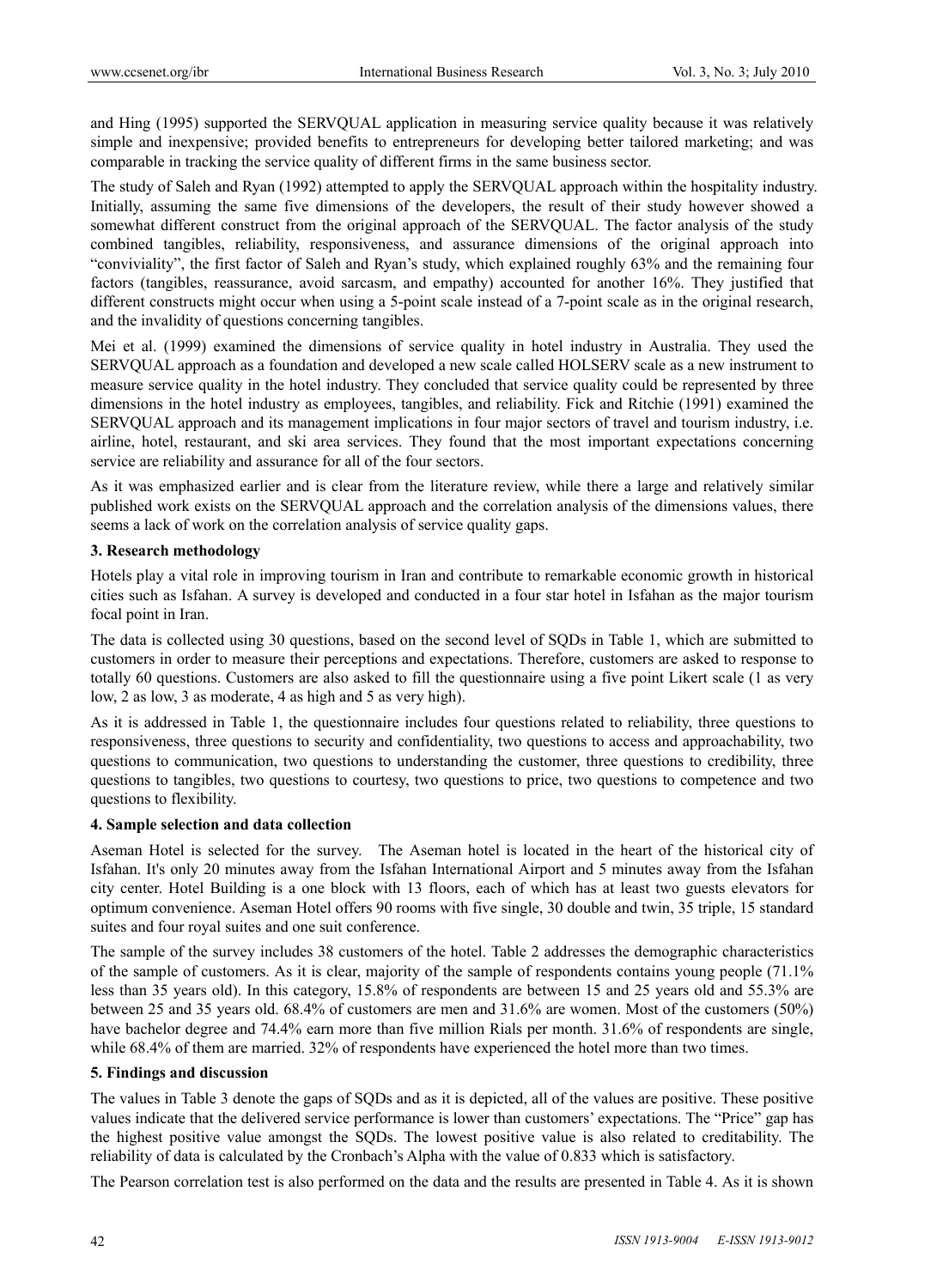in Table 4, while there are correlations amongst a number of the SQDs, the significant correlations are just related to a few of the dimensions.

The 1 to 12 codes on the first row of the Table, refer to SQDs which are represented on the second column. With the same order, as it is illustrated, communication has the highest correlation with other SQDs. Also, there are significant correlations among other service dimensions including flexibility, competence, responsiveness, understanding the customers, tangibles, courtesy and creditability. The SQDs which do not have significant correlations are reliability, security and confidentiality, access and approachability and price. If we assume that values higher than 0.5 denote a relatively strong correlation, then it is argued that the highest correlation value of 0.60 is also referred to communication and courtesy.

As it was addressed in Table 3, some of the standard deviations were relatively high. For example, the value of standard deviation of "price" dimension is almost 1 which is very high. It is important to note that the gaps can have a maximum value of 4, and therefore, the gap value of this dimension (i.e. 1.1447) should be considered with more care.

The advantage of this research, comparing to the literature (e.g. Akan, 1995 and Mei, 1999) is in undertaking correlations amongst service quality gaps. The proposed approach could be used in any service organization and it is believed that the findings could provide great competitive advantage to hotel managers who try to improve their customer satisfaction.

However, regarding the fact that there are some correlations amongst service quality gaps in this research, it is likely to have correlations amongst SQDs, similar to what is apparent in the literature. Similar to the investigation of Saleh and Ryan (1992), the proposed approach of this paper could be developed for factor analysis in order to reduce the number of dimensions and recategorize them. The difference would be that Saleh and Ryan made the factor analysis on the dimensions values and the new approach suggests the analysis to be made on the gaps values.

Another important subject, which is necessary to explain is that the 12 dimensions used in this study seems comprehensive compared to other studies addressed in the literature as it encompasses almost all the dimensions used by other researchers.

The gap analysis is critical and valuable from the view point of the hotel managers because it is a useful tool for them to identify the service problems or service fail points. It is recommended to the hotel mangers to carry the proposed anlysis regularly so that they can understand more about the customers' evaluation process, and thus meet customers' expectations more consistently.

Another managerial implication includes the need for the hotel to develop human resource management strategies to train employees to become more skilled in their job, have excellent communication skills, being courteous, friendly and competent to meet customers' need. This aspect of the study is compatible with the Nadiri and Hussain (2005) investigation. Considering the correlation of the gap of tangibles with other gaps, it is suggested to the hotel managers to invest in hotel decor including appearance, tools and equipment used to provide service and physical facilities. This is in consistence with the findings of Wong et al. (1999) and Lau et al. (2005). As underlined by Zeithaml and Bitner (2003), in the hospitality industry where customers visit the establishment to receive the services, the tangibles should be overemphasized.

#### **6. Conclusions**

In this paper, service quality gaps were examined using correlation analysis. A comprehensive set of SQDs which encompasses almost all of the aspect of delivered services was used for analysis. The findings imply that all of the service quality gaps were positive and price as a service quality dimension had the highest positive value. Communication had also the highest correlation with courtesy. In addition, this dimension had the most interrelationships with other SQDs including responsiveness, creditability, courtesy and flexibility.

Compared to other studies, this paper also has some limitations. Although the set of SQDs used in this research seems comprehensive, it is costly and time consuming due to the large number of questions it holds. As a suggestion, factor analysis prior to the correlation of gaps might be an effective solution. With respect to similar investigations which are survey based and conceptual, the same problems exist and sometimes the quality of data is questionable. For this purpose, increasing the sample size will increase the quality of the data.

In this study, it is assumed that all the gap values of SQDs dimensions have the same importance value. However, in real cases, their importance might not be equal. On the other hand, the results are limited to one hotel and cannot be expanded to other hotels and service providers of the hospitality industry. These two important issues provide good opportunities for further development of the subject in future studies.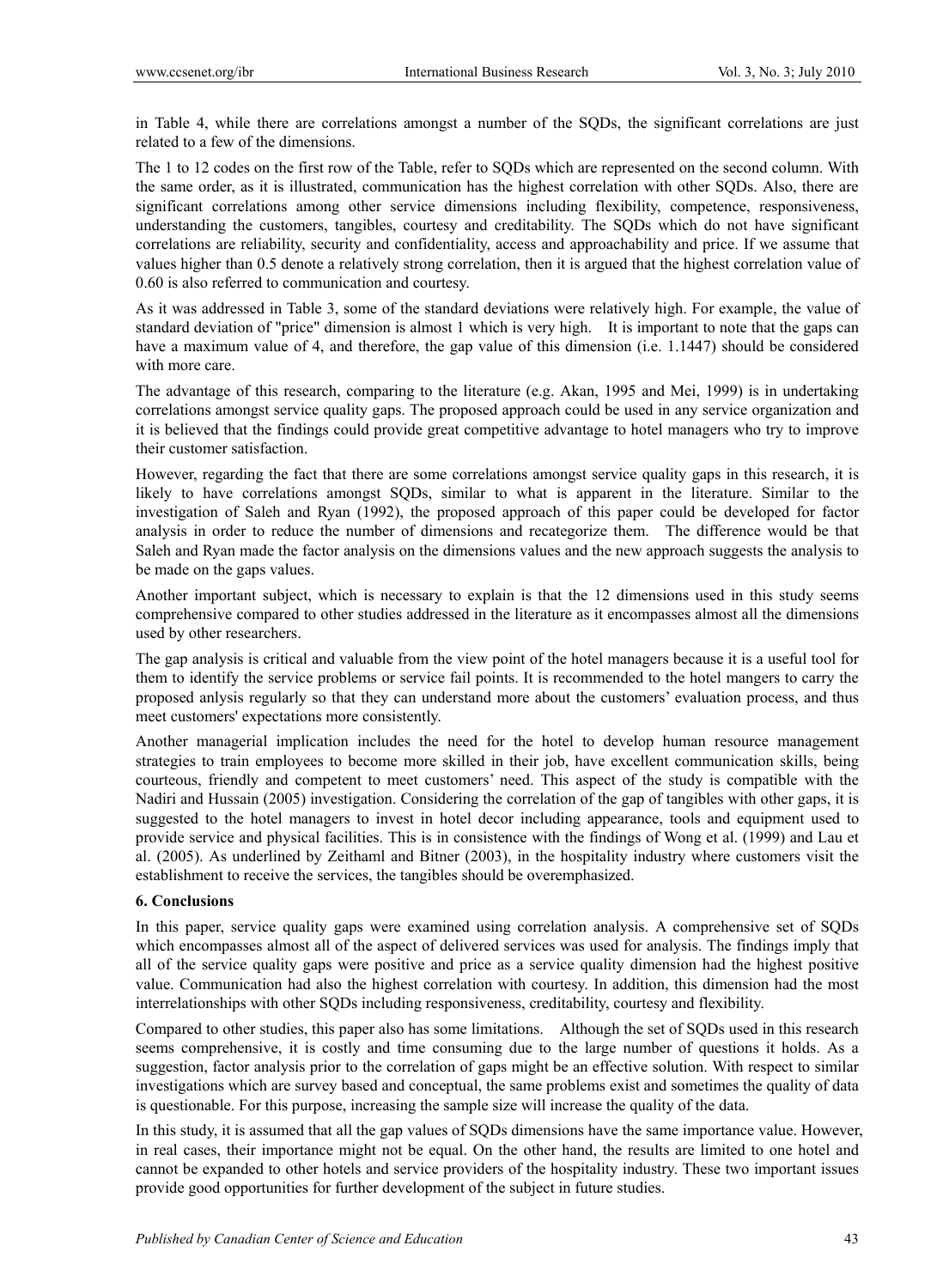In this paper, only the correlation analysis was made on the service quality gaps. The next subject of research that the authors are currently studying is the comparison between the results of correlation analysis of dimensions and the results of the correlation analysis of gaps. If the results become different, then it would mean that relying on only the results of the correlation analysis of dimensions values is risky and insufficient and service organizations should no longer utilize the simple traditional approaches commonly used in the literature.

#### **References**

Akan, P. (1995). Dimensions of service quality: a study in Istanbul. *Managing Service Quality,* 5(6), 39-43.

Christopher, W.F. (1994). *The Service Quality Handbook*. New York: AMACOM.

Enz, C.A. & Siguaw, J.A. (2000). Best practices in service quality. *Cornell Hotel & Restaurant Administration Quarterly*, 41(5), 20-29.

Fick, G.R. & Ritchie, J.R. (1991). Measuring service quality in the travel and tourism industry. *Journal of Travel Research*, 30(2), 2–9.

Fitzsimmons, J.A. & Fitzsimmons, M.J. (2000). *Service management: Operations, strategy, and information technology.* Singapore: Mc Graw-Hill.

Garvin, D. A. (1988). *Managing Quality: The Strategic and Competitive Edge.* New York: The Free Press.

Kandampully, J. (2000). The Impact of Demand Fluctuation on the Quality of Service: a Tourism Industry Example. *Managing service Quality,* 10(1), 10-18.

King, C.A. (1995). Viewpoint: What is Hospitality?. *International Journal of hospitality Management,* 14(3/4), 219-234.

Lau, P.M., Khatibi, A.A. & Fie, D.Y.G. (2005). Service Quality: A Study of the Luxury Hotels in Malaysia. *Journal of American Academy of Business, Cambridge,* 7(2), 46-55.

Lee, Y.L. & Hing, N. (1995). Measuring quality in restaurant operations: an application of the SERVQUAL instrument. *International Journal of Hospitality Management*, 14(3/4), 293-310.

Luk, Sh.T.K. & Layton, R. (2002). Perception Gaps in customer expectations: Managers versus service providers and customers. *The Service Industries Journal*, 22(2), 109-128.

Mei, A.W.O., Dean, A.M. & White, C.J. (1999). Analyzing service quality in the hospitality industry. *Managing Service Quality*, 9(2), 136–143.

Nadiri, H. & Hussain, K. (2005). Perceptions of Service Quality in North Cyprus Hotels. *International Journal of Contemporary Hospitality Management*, 17(6), 469-480.

Narangajavana, Y. (2007). The Relationship of hotel Rating system and Service Quality, a Case Study of the Thailand Hotel Standards. Doctoral Thesis, Oklahama: Oklahama State University.

Parasuraman, A., Zeithaml, V.A. & Berry, L.L. (1985). A conceptual model of service quality and its implications for future research. *Journal of Marketing*, 49(4), 41-50.

Parasuraman, A., Zeithaml, V.A. & Berry, L.L. (1988). SERVQUAL: A multiple item scales for measuring consumer perceptions of service quality. *Journal of Retailing,* 64(1), 13-40.

Saleh, F. & Ryan, C. (1992). Analyzing service quality in the hospitality industry using the SERVQUAL model. *The Service Industries Journal*, 11(3), 324–343.

Shahin, A. (2006). SERVQUAL and model of service quality gaps: A framework for determining and prioritizing critical factors in delivering quality services. In: *Service quality – An introduction*. Partha Sarathy V. (Ed.). Andhra Pradesh: ICFAI University Press, 117-131.

Shahin, A. (2007). In-Flight Service Quality Dimensions: A Comprehensive Review. *International Journal of Excellence in Tourism, Hospitality & Catering*, 1(2), 13-27.

Shahin, A., Dehghan, A. & Albadvi, A. (2006), Service Quality Gaps and Six Sigma with a Case Study on CCG (Customer Centric Group). *Proceedings of the Second International Conference on Six Sigma*, Glasgow, 50-64.

Wong, O.M.A., Dean, A.M. & White, C.J. (1999). Analysing Service Quality in the hospitality Industry. *Managing Service Quality*, 9(2), 136-143.

Wuest, B.S. (2001). Service quality concepts and dimensions pertinent to tourism, hospitality, and leisure services. In J. Kandampully, C. Mok, & B. Sparks (Eds.). *Service Quality Management in Hospitality, Tourism, and Leisure* (pp. 51-66). New York: Haworth Press.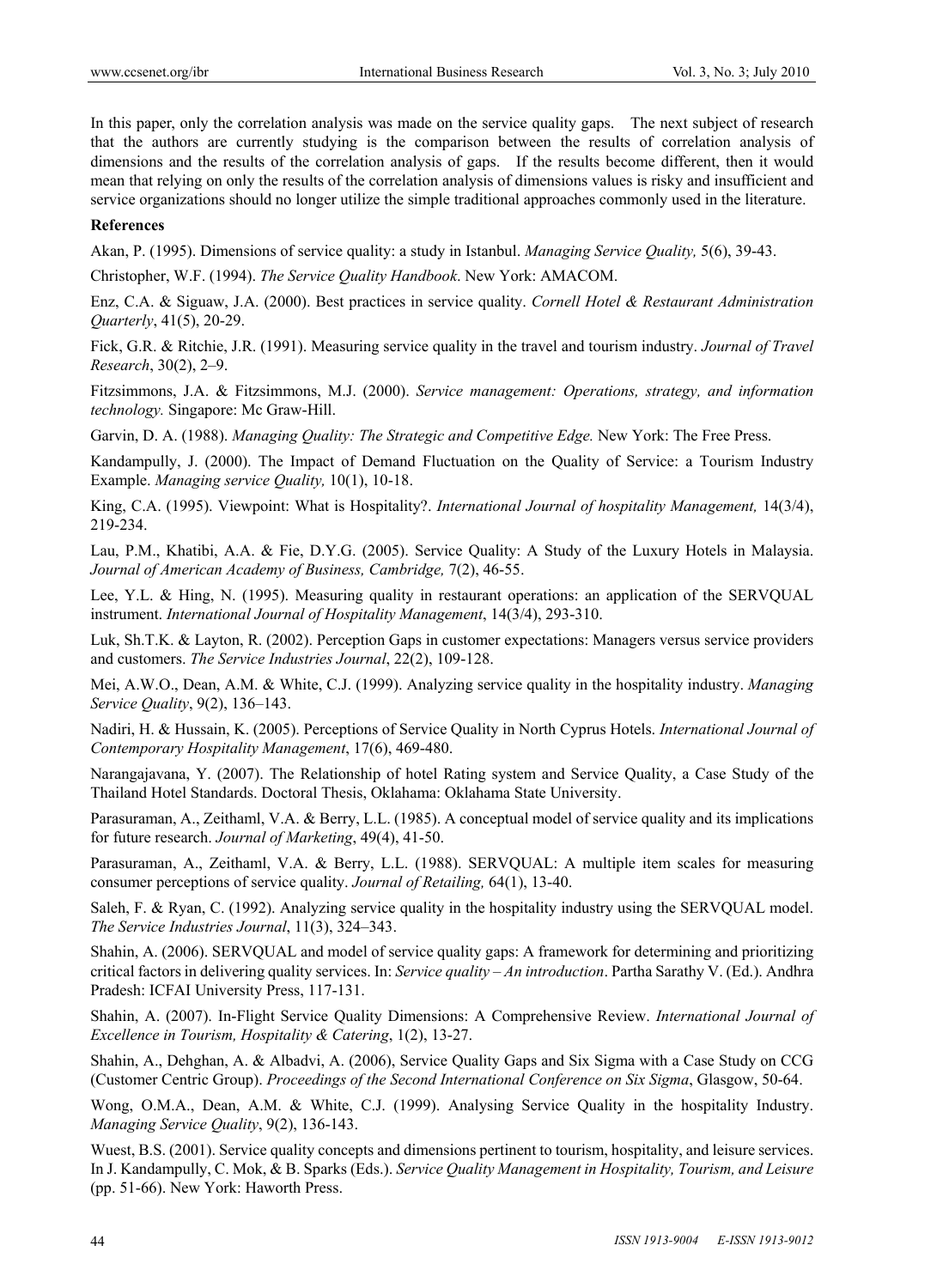Zeitaml, V.A. & Bitner, M.J. (2003). *Service Marketing: Integrating Customer Focus across the Firm*. New York, NY: McGraw-Hill.

|  |  | Table 1. 12 service quality dimensions in two levels (Shahin, 2007) |  |  |  |
|--|--|---------------------------------------------------------------------|--|--|--|
|  |  |                                                                     |  |  |  |

| First level           | Second level                                           |
|-----------------------|--------------------------------------------------------|
| (1) Reliability       | (1) Performance                                        |
|                       | (2) Accuracy and Dependability                         |
|                       | (3) Consistency                                        |
|                       | (4) Completeness                                       |
| (2) Responsiveness    | (1) Willingness to help customer                       |
|                       | (2) Readiness, Promptness (Timeliness and speed)       |
|                       | (3) Comfort                                            |
| (3) Security and      | (1) Physical security                                  |
| confidentiality       | (2) Financial security                                 |
|                       | $(3)$ Safety                                           |
| $(4)$ Access and      | (1) Ease of contact                                    |
| approachability       | (2) Timely access                                      |
| (5) Communication     | (1) Word-of-mouth communication                        |
|                       | (2) Giving information                                 |
| (6) Understanding the | (1) Comprehension                                      |
| customer              | (2) Individual attention                               |
| (7) Credibility       | (1) Trustworthiness and Believability                  |
|                       | (2) Honesty                                            |
|                       | (3) Reputation of service                              |
| (8) Tangibles         | (1) Appearance                                         |
|                       | (2) Tools or equipment used to provide the service     |
|                       | (3) Availability of physical facilities                |
| $(9)$ Courtesy        | (1) Politeness, respect and consideration              |
|                       | $(2)$ Empathy                                          |
| $(10)$ Price          | (1) Discountable for money                             |
|                       | (2) Valuable for money                                 |
| (11) Competence       | (1) Skills, knowledge and professionalism of personnel |
| (12) Flexibility      | (1) Specification and volume flexibility               |
|                       | (2) Service delivery speed                             |

Table 2. Sample demographic characteristics

|                        | N  | $\frac{0}{0}$    |                            | N        | $\%$     |
|------------------------|----|------------------|----------------------------|----------|----------|
| Age                    |    |                  | Gender                     |          |          |
| 15 to 25               | 6  | 15.8             | Male                       | 26       | 68.4     |
| 25 to 35               | 21 | 55.3             | Female                     | 12       | 31.6     |
| 35 to 45               | 8  | 21.1             | <b>Education Level</b>     |          |          |
| 45 to 55               | 3  | 7.9              | High School                | $\theta$ | $\theta$ |
| 55 and over            | 0  | $\boldsymbol{0}$ | Diploma                    | 5        | 13.2     |
| Marriage Status        |    |                  | Associates                 | 6        | 16.7     |
| Single                 | 12 | 31.6             | <b>Bachelors</b>           | 19       | 50       |
| Married                | 26 | 68.4             | Masters and higher         | 8        | 21.1     |
| Purpose of the Journey |    |                  | Customers' Revenue (Rials) |          |          |
| Job related            | 24 | 63.2             | Less than $3000000$        | 3        | 7.9      |
| Entertainment          | 13 | 34.2             | 3000000 to 5000000         | 6        | 15.8     |
| Others                 |    | 2.6              | More than 5000000          | 29       | 74.4     |